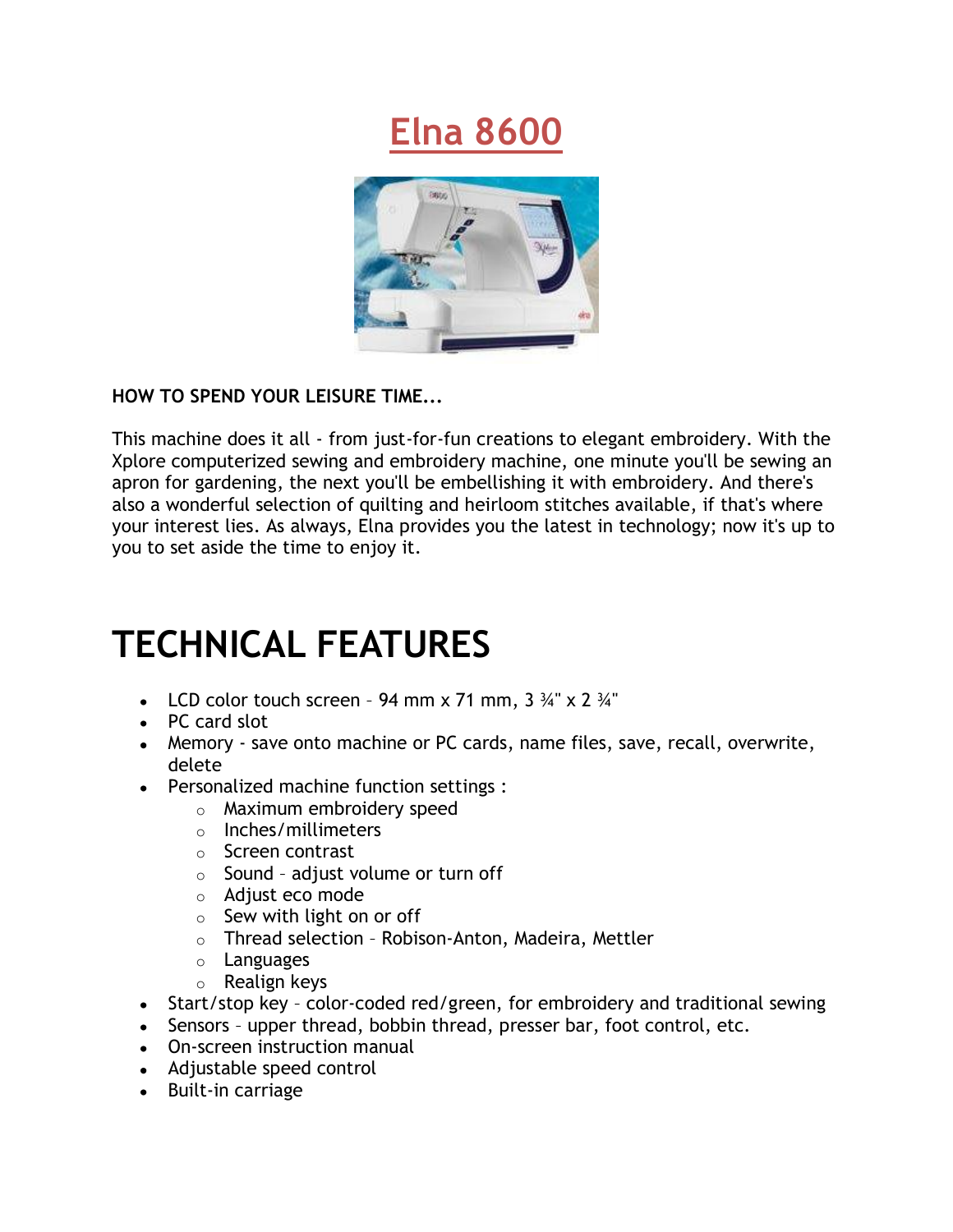- Free arm embroidery
- Built-in needle threader
- Auto tension setting
- Auto drop feed dog
- Adjustable foot pressure
- Top protective cover with design chart
- Metric and inch seam allowance lines on bobbin cover plate, needle plate, free arm
- Rotary horizontal hook with transparent bobbin cover
- Thread holder and cutter
- Thread cutter for bobbin winding
- Extra presser foot lift
- Foot control with retractable cord
- Universal voltage

### **SEWING FEATURES**

- 104 stitches, including 7 buttonholes
- 1 alphabet
- Operation keys needle up/down, auto-lock, reverse
- Function keys twin needle, mirror image, elongation, needle stop position, memorize a sequence
- Adjustable width  $(7 \text{ mm})$  and length  $(5 \text{ mm})$
- Adjustable needle position for straight stitches

# **EMBROIDERY FEATURES**

- An abundant choice of built-in designs
- Alphabets 3 styles, 3 sizes :
	- $\circ$  Single or multiple colors with color change key
	- o Edit any letter anywhere in a sequence
	- o Horizontal/vertical alignment for letters
- Monograms 2 letter and 3 letter with 4 styles of frames
- Edit features rotate, resize, mirror image, face to face, move by drag and drop or directional arrow keys, grid
- Jog keys align hoop to needle start position
- Design embroidery information skipping and color overview, remaining embroidery time in minutes, number of colors/parts, design size, trace key, stitch counter
- Hoops 2 hoops with templates included